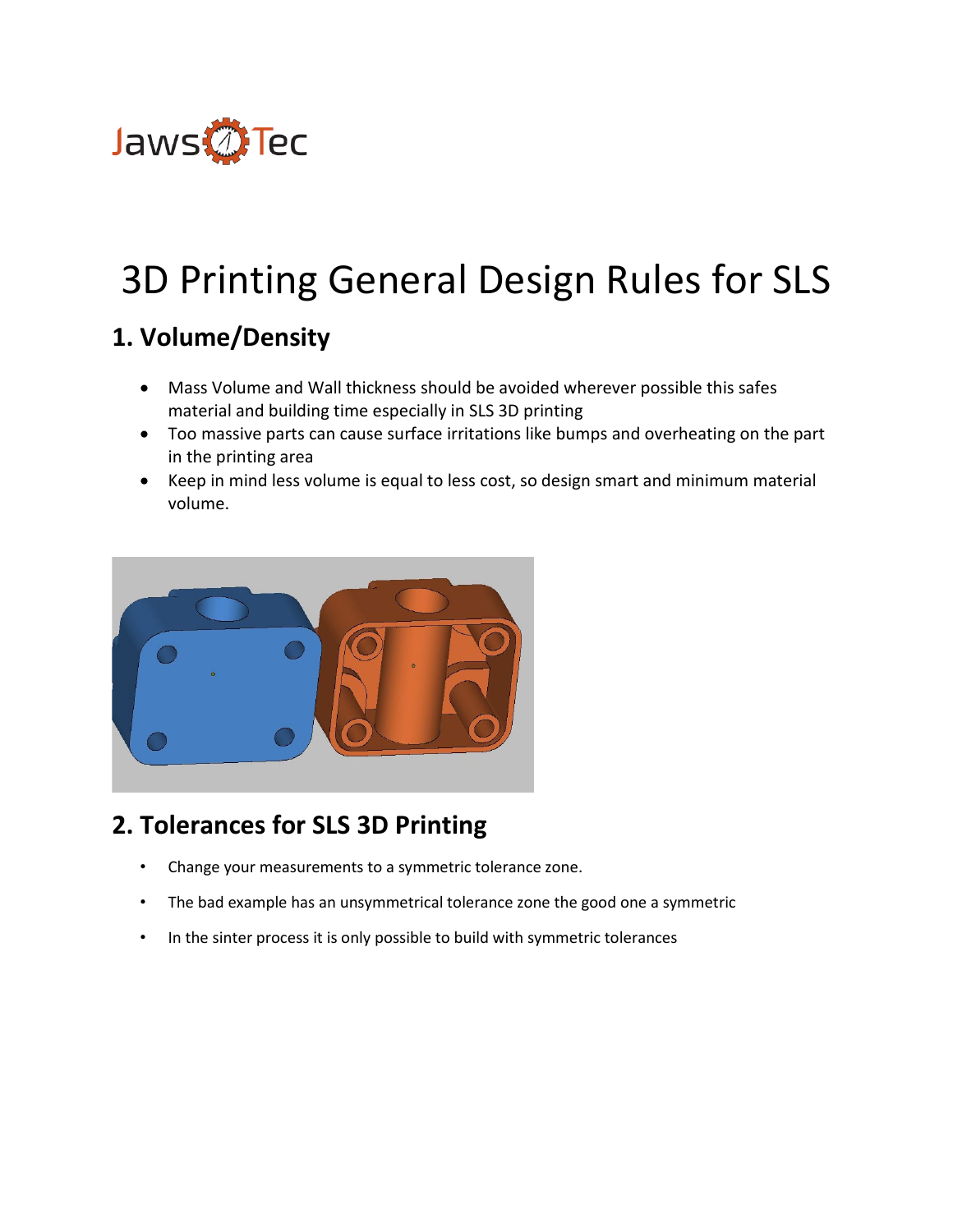

## **3. Edges and corners (these rules apply to both SLS and MJF)**

- Sharp Edges and corners which do not fulfill a function should be rounded with a radius.
- This saves material, decreases the risk of a flaw and improves the flow of force.
- Connections with radii prevent stress peaks.
- Avoid sharp corners and edges wherever possible!



#### **4. Powder removable design**

- Powder must be removable!
	- **Problems in small long pipes**<br>**Property complex parts with insignal**
	- Very complex parts with inside structure
	- **F** Smart powder removal design help reduce lost production or effort to clean